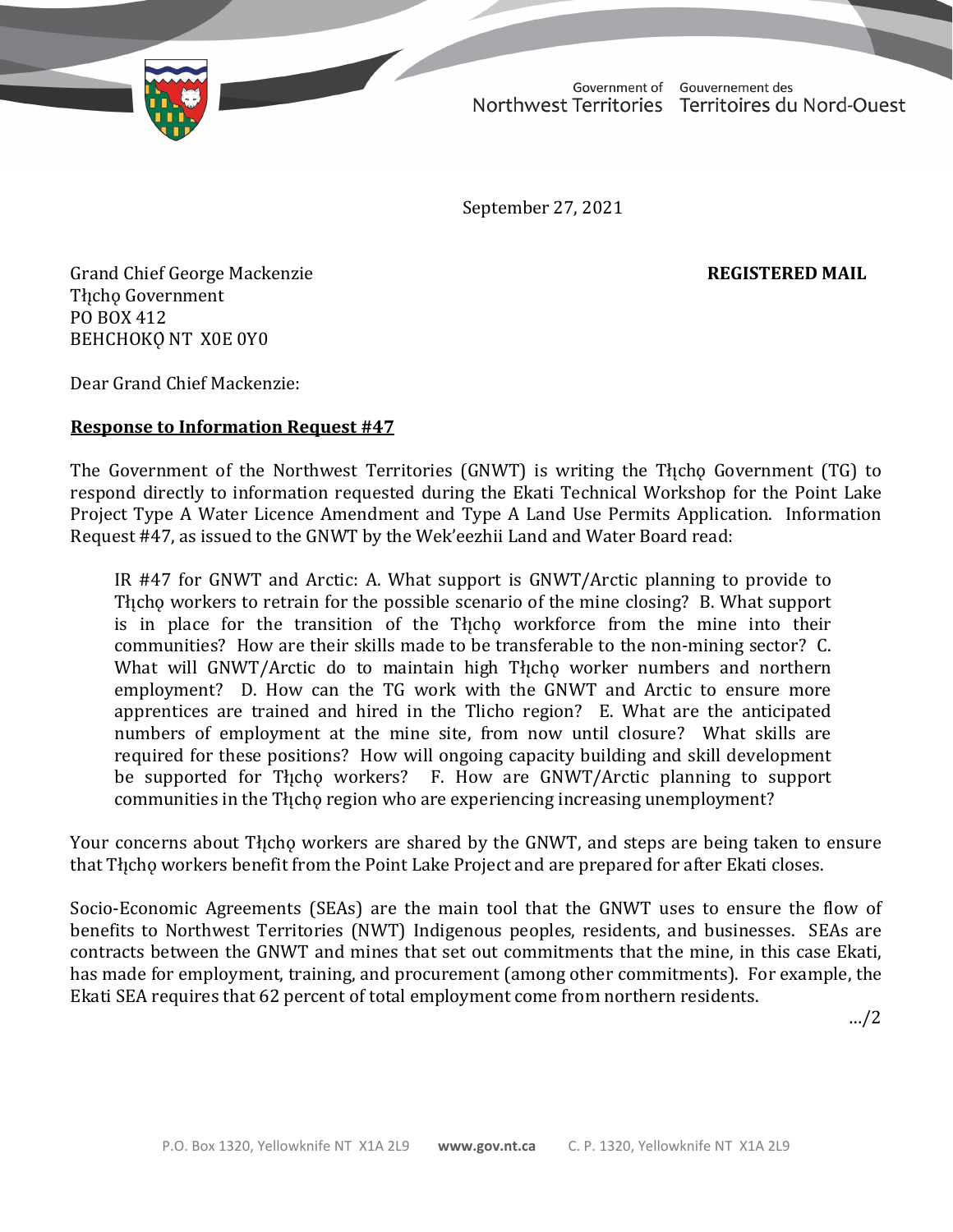Due to the recent change in ownership at Ekati Mine, the new owners, Arctic Canadian Diamond Company (Arctic), are now familiarizing themselves with the SEA. To support the fulfillment of SEA commitments, the GNWT and Arctic have been collaborating on a socio-economic plan that will set out how Arctic will implement the SEA and ensure the promised benefits flow to northern residents. Once complete, this plan will address your questions related to work at the mine, addressing how to maintain a high level of northern employment, apprentice training, identifying the skills required for positions, developing skills required for entry-level positions and advancement, and build the capacity of NWT businesses to participate in the mine's contracts.

The department of Industry, Tourism and Investment (ITI) is currently conducting a review of the SEA program, analyzing SEAs on the questions of effectiveness, relevance, administration, and sustainability. The review will explore how training commitments can be made to be more sustainable, prepared for mine closure, and transferable to non-mining activities. This project is currently in the evaluation phase, which will be followed by redesign activities in 2022. The TG has been participating in this review and will have input throughout the evaluation and redesign.

There is also a project being led by Diavik Diamond Mines and De Beers called "Re-imagining Closure" that is seeking to stimulate creative discussion of options for mine assets and associated socioeconomic opportunities after mine closure. GNWT is participating in this work and understand that a variety of organizations, including Indigenous Governments and Indigenous Organizations, will be engaged throughout the fall leading up to a co-design workshop towards the end of the year.

We hope that this addresses your questions, and that the GNWT and TG can continue to collaborate on improving socio-economic outcomes for The residents of the NWT. If you have any questions or concerns about SEAs, please contact Ms. Dianna Beck, Manager of Socio-economics, at Dianna Beck@gov.nt.ca .

Sincerely,

**Hne Wawzonek** Minister Industry, Tourism and Investment

c. Distribution List